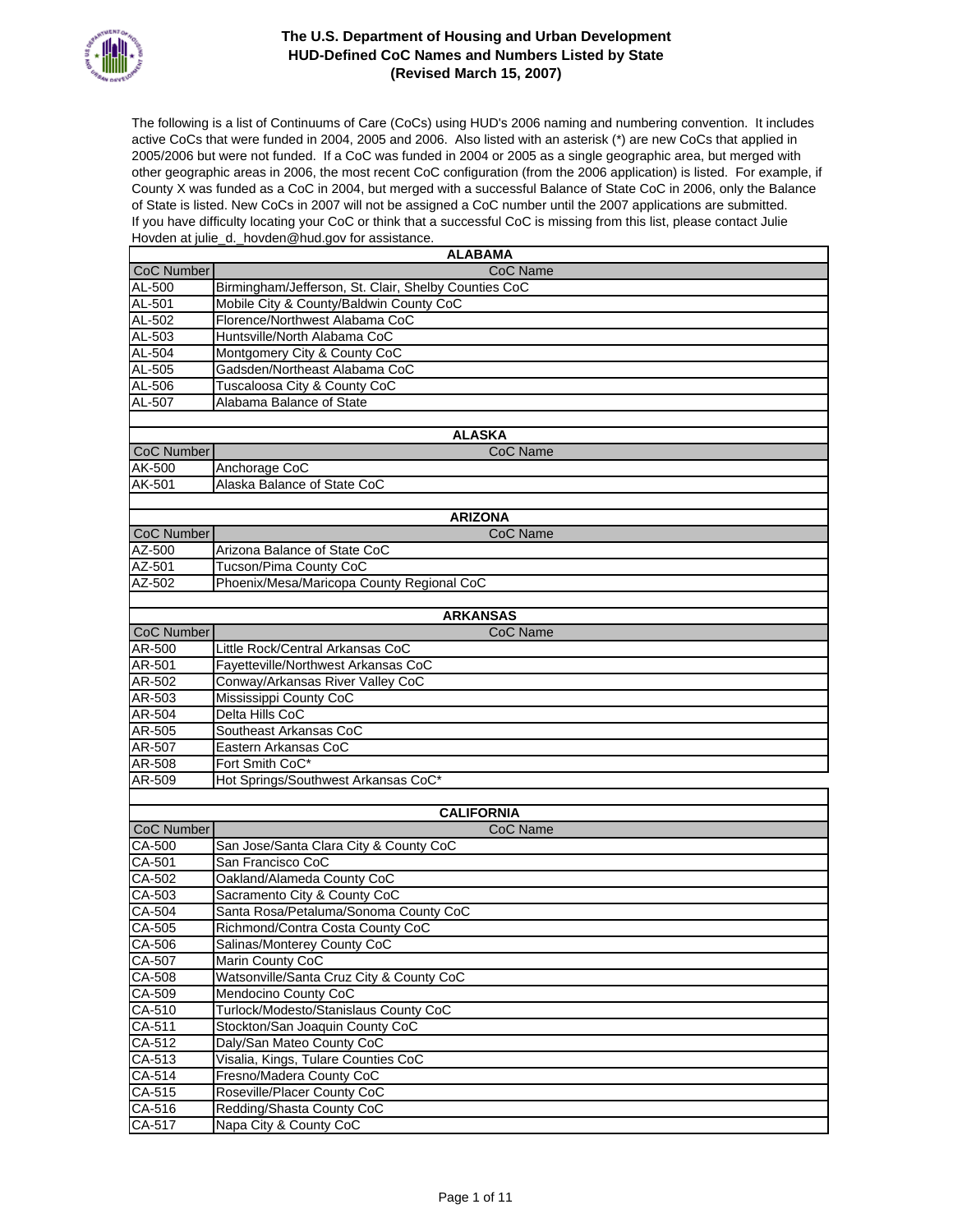

| $CA-518$          | Vallejo/Solano County CoC                       |
|-------------------|-------------------------------------------------|
| CA-519            | Chico/Paradise/Butte County CoC                 |
| CA-520            | Merced City & County CoC                        |
| $CA-521$          | Davis/Woodland/Yolo County CoC                  |
| CA-522            | <b>Humboldt County CoC</b>                      |
| CA-523            | Colusa/Glenn/Tehama/Trinity Counties CoC        |
| CA-524            | Yuba City, Marysville/Sutter, Yuba Counties CoC |
| CA-600            | Los Angeles City & County CoC                   |
| CA-601            | San Diego City CoC                              |
| CA-602            | Santa Ana/Anaheim/Orange County CoC             |
| CA-603            | Santa Maria/Santa Barbara County CoC            |
| CA-604            | Bakersfield/Kern County CoC                     |
| $CA-605$          | San Buena Ventura/Ventura County CoC            |
| CA-606            | Long Beach CoC                                  |
| CA-607            | Pasadena CoC                                    |
| CA-608            | Riverside City & County CoC                     |
| CA-609            | San Bernardino City & County CoC                |
| CA-610            | San Diego County CoC                            |
| CA-611            | <b>Oxnard CoC</b>                               |
| CA-612            | Glendale CoC                                    |
| CA-613            | <b>Imperial County CoC</b>                      |
| CA-614            | San Luis Obispo County CoC                      |
|                   |                                                 |
|                   |                                                 |
|                   | <b>COLORADO</b>                                 |
| <b>CoC Number</b> | <b>CoC Name</b>                                 |
| CO-500            | Colorado Balance of State CoC                   |
| CO-503            | Metropolitan Denver CoC                         |
| CO-504            | Colorado Springs/El Paso County CoC             |
|                   |                                                 |
|                   | <b>CONNECTICUT</b>                              |
| <b>CoC Number</b> | <b>CoC Name</b>                                 |
| CT-500            | Danbury CoC                                     |
| CT-501            | New Haven CoC                                   |
| CT-502            | <b>Hartford CoC</b>                             |
| CT-503            | Bridgeport/Stratford/Fairfield CoC              |
| CT-504            | Middletown/Middlesex County CoC                 |
| CT-505            | Connecticut Balance of State CoC                |
| CT-506            | Norwalk/Fairfield County CoC                    |
| CT-507            | Norwich/New London City & County CoC            |
| CT-508            | Stamford/Greenwich CoC                          |
| CT-509            | New Britain CoC                                 |
| CT-510            | <b>Bristol CoC</b>                              |
| CT-511<br>CT-512  | Litchfield County CoC<br><b>Waterbury CoC</b>   |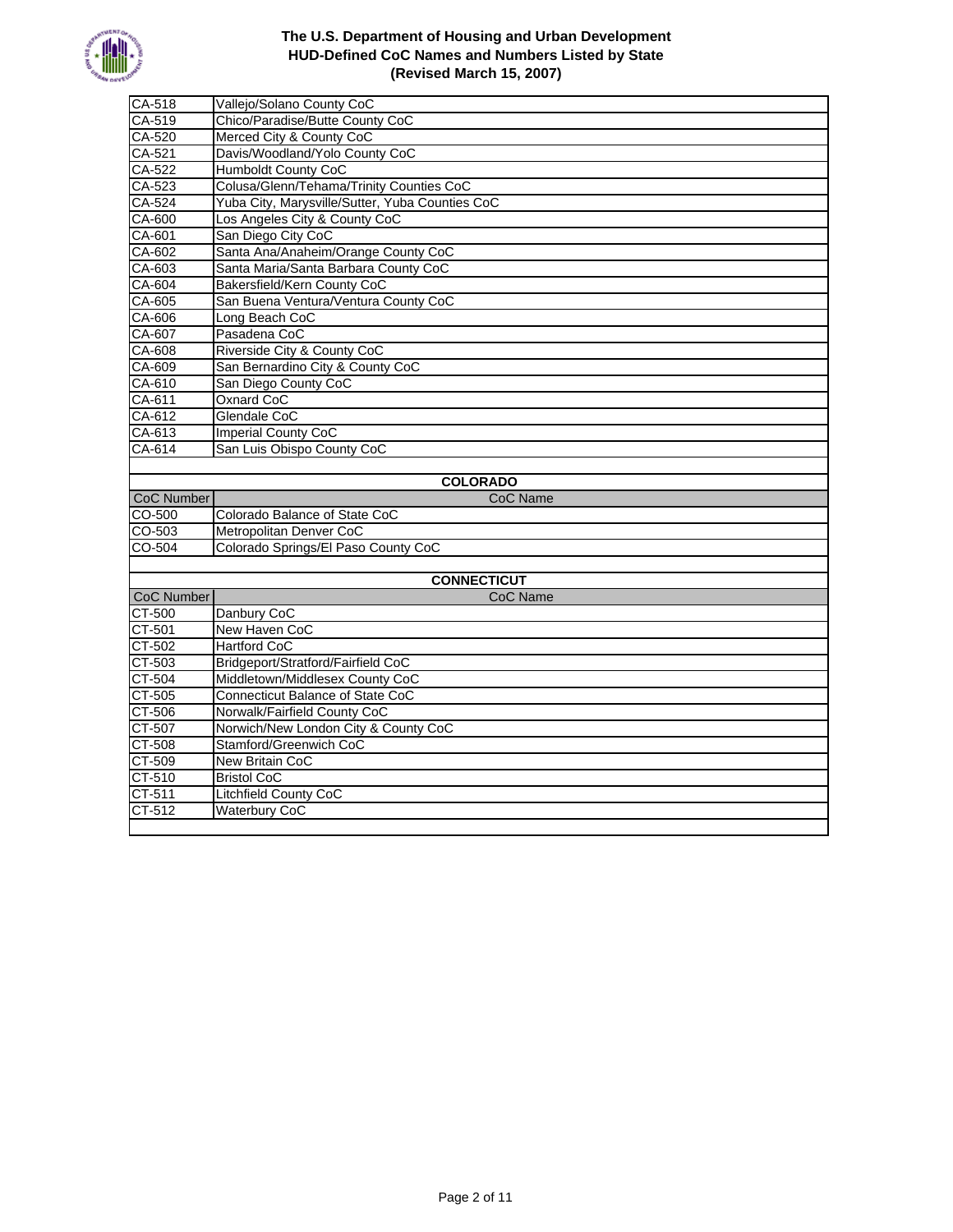

| <b>DELAWARE</b>               |                                                                                                        |
|-------------------------------|--------------------------------------------------------------------------------------------------------|
| <b>CoC Number</b>             | CoC Name                                                                                               |
| DE-500                        | Delaware Statewide CoC                                                                                 |
|                               |                                                                                                        |
|                               | <b>DISTRICT OF COLUMBIA</b>                                                                            |
| CoC Number                    | CoC Name                                                                                               |
| <b>DC-500</b>                 | District of Columbia CoC                                                                               |
|                               |                                                                                                        |
|                               | <b>FLORIDA</b>                                                                                         |
| CoC Number                    | CoC Name                                                                                               |
| FL-500                        | Sarasota/Bradenton/Sarasota, Manatee Counties CoC                                                      |
| FL-501                        | Tampa/Hillsborough County CoC                                                                          |
| $FL-502$                      | St. Petersburg/Clearwater/Largo/Pinellas County CoC                                                    |
| FL-503                        | Lakeland/Winterhaven, Polk County CoC                                                                  |
| FL-504<br>FL-505              | Daytona Beach/Daytona/Volusia, Flagler Counties CoC<br>Fort Walton Beach/Okaloosa, Walton Counties CoC |
| FL-506                        | Tallahassee/Leon County CoC                                                                            |
| FL-507                        | Orlando/Orange, Osceola, Seminole Counties CoC                                                         |
| $FL-508$                      | Gainesville/Alachua, Putnam Counties CoC                                                               |
| FL-509                        | Fort Pierce/St. Lucie, Indian River, Martin Counties CoC                                               |
| FL-510                        | Jacksonville-Duval, Clay Counties CoC                                                                  |
| $FL-511$                      | Pensacola/Escambia, Santa Rosa County CoC                                                              |
| $FL-512$                      | Saint Johns County CoC                                                                                 |
| FL-513                        | Palm Bay/Melbourne/Brevard County CoC                                                                  |
| FL-514                        | Ocala/Marion County CoC                                                                                |
| $FL-515$                      | Panama City/Bay, Jackson Counties CoC                                                                  |
| FL-517                        | Hendry, Hardee, Highlands Counties CoC                                                                 |
| FL-518                        | Columbia, Hamilton, Lafayette, Suwannee Counties CoC                                                   |
| FL-519                        | Pasco County CoC                                                                                       |
| FL-520                        | Citrus, Hernando, Lake, Sumter Counties CoC                                                            |
| FL-600                        | Miami/Dade County CoC                                                                                  |
| FL-601                        | Ft Lauderdale/Broward County CoC                                                                       |
| FL-602                        | Punta Gorda/Charlotte County CoC                                                                       |
| FL-603                        | Ft Myers/Cape Coral/Lee County CoC                                                                     |
| FL-604                        | Monroe County CoC                                                                                      |
| FL-605                        | West Palm Beach/Palm Beach County CoC                                                                  |
| FL-606                        | Naples/Collier County CoC                                                                              |
|                               |                                                                                                        |
| CoC Number                    | <b>GEORGIA</b><br>CoC Name                                                                             |
| GA-500                        | Atlanta/DeKalb, Fulton Counties CoC                                                                    |
| GA-501                        | Georgia Balance of State CoC                                                                           |
| GA-503                        | Athens/Clarke County CoC                                                                               |
| GA-504                        | Augusta CoC                                                                                            |
| GA-505                        | Columbus-Muscogee/Russell County CoC                                                                   |
| GA-506                        | Marietta/Cobb County CoC                                                                               |
| GA-507                        | Savannah/Chatham County CoC                                                                            |
|                               |                                                                                                        |
| <b>GUAM</b>                   |                                                                                                        |
| <b>CoC Name</b><br>CoC Number |                                                                                                        |
| GU-500                        | Guam CoC                                                                                               |
|                               |                                                                                                        |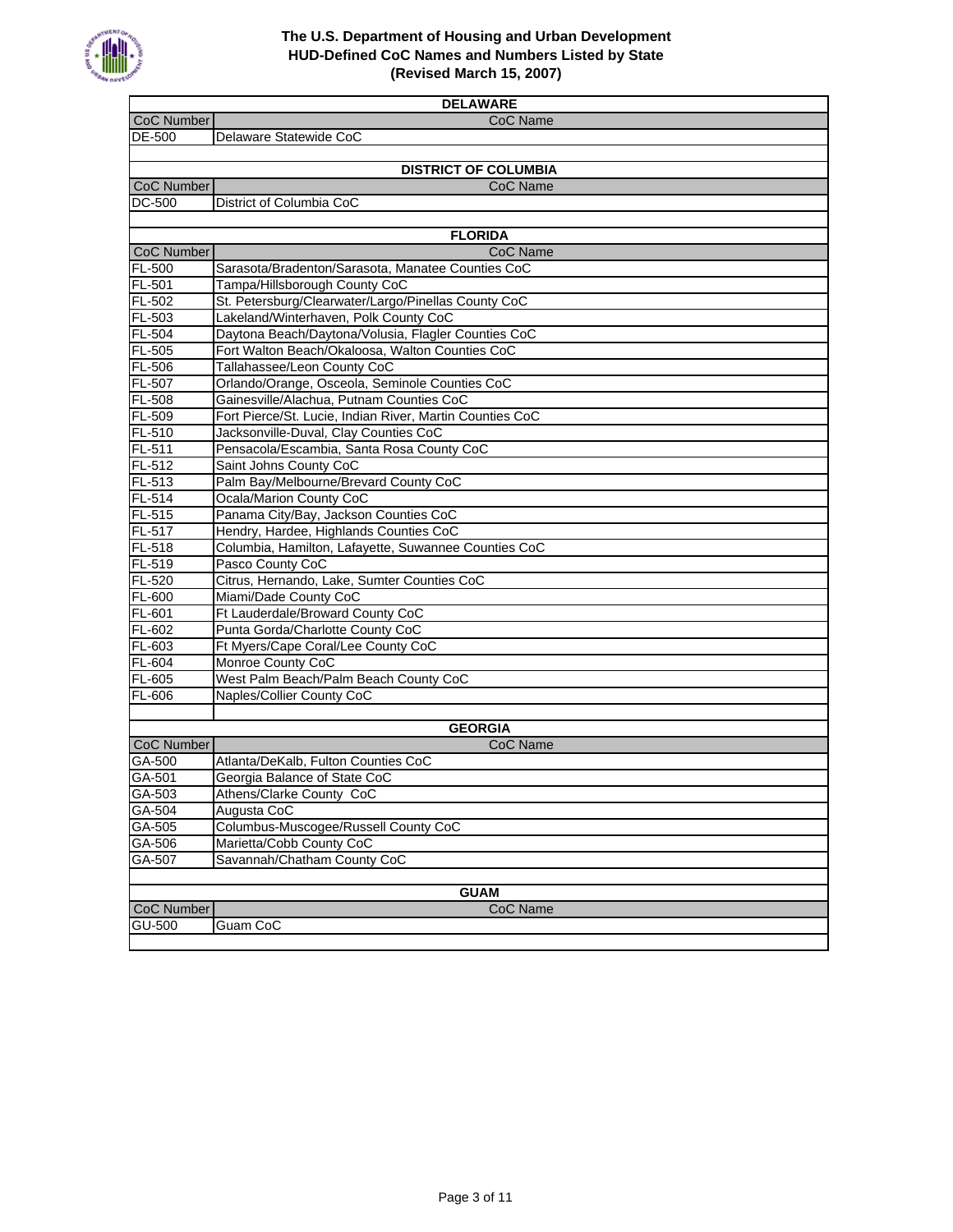

| <b>HAWAII</b>     |                                                      |  |
|-------------------|------------------------------------------------------|--|
| CoC Number        | CoC Name                                             |  |
| HI-500            | Hawaii Balance of State CoC                          |  |
| HI-501            | Honolulu CoC                                         |  |
|                   |                                                      |  |
|                   | <b>IDAHO</b>                                         |  |
| CoC Number        | CoC Name                                             |  |
| ID-500            | Boise/Ada County CoC                                 |  |
| ID-501            | Idaho Balance of State CoC                           |  |
|                   |                                                      |  |
|                   | <b>ILLINOIS</b>                                      |  |
| CoC Number        | CoC Name                                             |  |
| $IL-500$          | McHenry County CoC                                   |  |
| IL-501            | Rockford/Winnebago, Boone Counties CoC               |  |
| IL-502            | Waukegan/North Chicago/Lake County CoC               |  |
| IL-503            | Champaign/Urbana/Rantoul/Champaign County CoC        |  |
| $IL-504$          | <b>Madison County CoC</b>                            |  |
| IL-505            | Evanston CoC                                         |  |
| IL-506            | Joliet/Bolingbrook/Will County CoC                   |  |
| IL-507            | Peoria/Perkin/Fulton, Peoria, Tazewell, Woodford CoC |  |
| IL-508            | East Saint Louis/Belleville/Saint Clair County CoC   |  |
| IL-509            | DeKalb City & County CoC                             |  |
| IL-510            | Chicago CoC                                          |  |
| IL-511<br>IL-512  | Cook County CoC<br>Bloomington/Central Illinois CoC  |  |
| $IL-513$          | Springfield/Sangamon County CoC                      |  |
| $IL-514$          | Dupage County CoC                                    |  |
| IL-515            | South Central Illinois CoC                           |  |
| $IL-516$          | Decatur/Macon County CoC                             |  |
| IL-517            | Aurora/Elgin/Kane County CoC                         |  |
| IL-518            | Rock Island/Moline/Northwestern Illinois CoC         |  |
| IL-519            | West Central Illinois CoC                            |  |
| IL-520            | Southern Illinois CoC                                |  |
|                   |                                                      |  |
|                   | <b>INDIANA</b>                                       |  |
| CoC Number        | CoC Name                                             |  |
| $IN-502$          | Indiana Balance of State CoC                         |  |
| IN-503            | Indianapolis CoC                                     |  |
|                   |                                                      |  |
|                   | <b>IOWA</b>                                          |  |
| <b>CoC Number</b> | <b>CoC Name</b>                                      |  |
| IA-500            | Sioux City/Dakota, Woodbury Counties CoC             |  |
| $IA-501$          | Iowa Balance of State CoC                            |  |
| IA-502            | Des Moines/Polk County CoC                           |  |
|                   |                                                      |  |
|                   | <b>KANSAS</b>                                        |  |
| <b>CoC Number</b> | <b>CoC Name</b>                                      |  |
| <b>KS-500</b>     | Lawrence/Douglas County CoC                          |  |
| <b>KS-501</b>     | Kansas City/Wyandotte County CoC                     |  |
| <b>KS-502</b>     | Wichita/Sedgwick County CoC                          |  |
| KS-503            | Topeka/Shawnee County CoC                            |  |
| KS-505            | Overland Park/Shawnee/Johnson County CoC             |  |
| <b>KS-507</b>     | Kansas Balance of State CoC                          |  |
|                   |                                                      |  |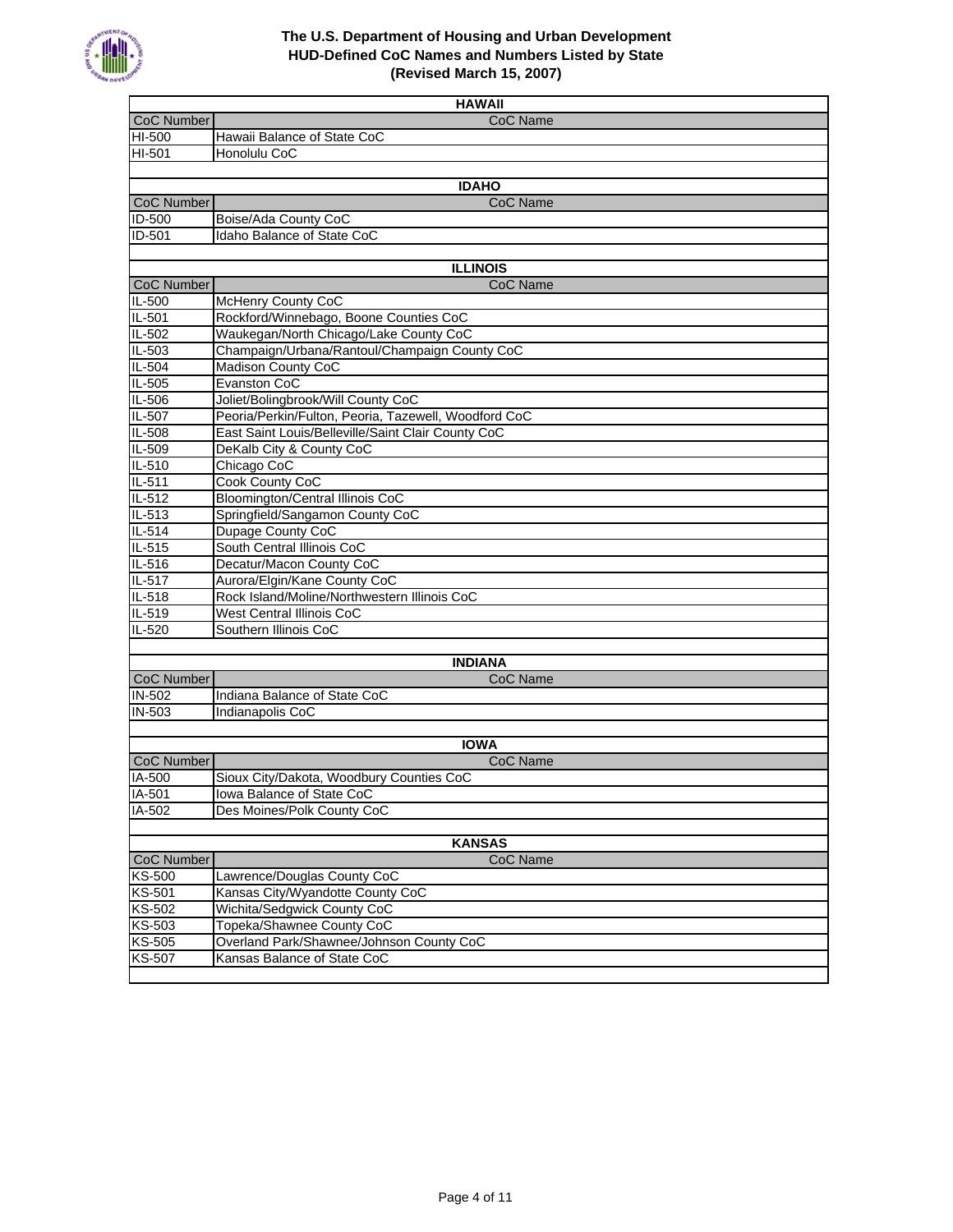

|                   | <b>KENTUCKY</b>                                                          |
|-------------------|--------------------------------------------------------------------------|
| CoC Number        | CoC Name                                                                 |
| KY-500            | Kentucky Balance of State CoC                                            |
| $KY-501$          | Louisville/Jefferson County CoC                                          |
| KY-502            | Lexington/Fayette County CoC                                             |
|                   |                                                                          |
|                   | <b>LOUISIANA</b>                                                         |
| CoC Number        | CoC Name                                                                 |
| $LA-500$          | Lafayette/Acadiana CoC                                                   |
| $LA-501$          | Lake Charles/Southwestern Louisiana CoC                                  |
| LA-502            | Shreveport/Bossier/Northwest CoC                                         |
| LA-503            | New Orleans/Jefferson Parish CoC                                         |
| $LA-504$          | Baton Rouge CoC                                                          |
| LA-505            | Monroe/Northeast Louisiana CoC                                           |
| LA-506            | Slidell/Southeast Louisiana CoC                                          |
| LA-507            | Alexandria/Central Louisiana CoC                                         |
| $LA-508$          | Houma-Terrebonne CoC                                                     |
|                   |                                                                          |
| <b>CoC Number</b> | <b>MAINE</b><br>CoC Name                                                 |
| <b>ME-500</b>     | Maine Balance of State CoC                                               |
| ME-501            | Bangor/Penobscot County CoC                                              |
| ME-502            | Portland CoC                                                             |
|                   |                                                                          |
|                   | <b>MARYLAND</b>                                                          |
| CoC Number        | CoC Name                                                                 |
| MD-500            | Cumberland/Allegany County CoC                                           |
| MD-501            | <b>Baltimore City CoC</b>                                                |
| MD-502            | <b>Harford County CoC</b>                                                |
| $MD-503$          | Annapolis/Anne Arundel County CoC                                        |
| MD-504            | <b>Howard County CoC</b>                                                 |
| MD-505            | <b>Baltimore County CoC</b>                                              |
| MD-506            | <b>Carroll County CoC</b>                                                |
| <b>MD-507</b>     | Cecil County CoC                                                         |
| $MD-508$          | Charles, Calvert, St.Mary's Counties CoC                                 |
| MD-509            | Frederick City & County CoC                                              |
| $MD-510$          | <b>Garrett County CoC</b>                                                |
| MD-511            | Mid-Shore Regional CoC                                                   |
| MD-512            | Hagerstown/Washington County CoC                                         |
| MD-513<br>MD-600  | Wicomico, Somerset, Worcester Counties CoC<br>Prince George's County CoC |
| MD-601            | Montgomery County CoC                                                    |
|                   |                                                                          |
|                   | <b>MASSACHUSETTS</b>                                                     |
| <b>CoC Number</b> | CoC Name                                                                 |
| MA-500            | Boston CoC                                                               |
| MA-501            | Holyoke/Franklin, Hampden, Hamshire Counties CoC                         |
| MA-502            | Lynn CoC                                                                 |
| $MA-503$          | Cape Cod Islands CoC                                                     |
| MA-504            | Springfield CoC                                                          |
| MA-505            | New Bedford CoC                                                          |
| MA-506            | Worcester City & County CoC                                              |
| MA-507            | Pittsfield/Berkshire County CoC                                          |
| MA-508            | Lowell CoC                                                               |
| MA-509            | Cambridge CoC                                                            |
| MA-510            | Gloucester/Haverhill/Salem/Essex County CoC                              |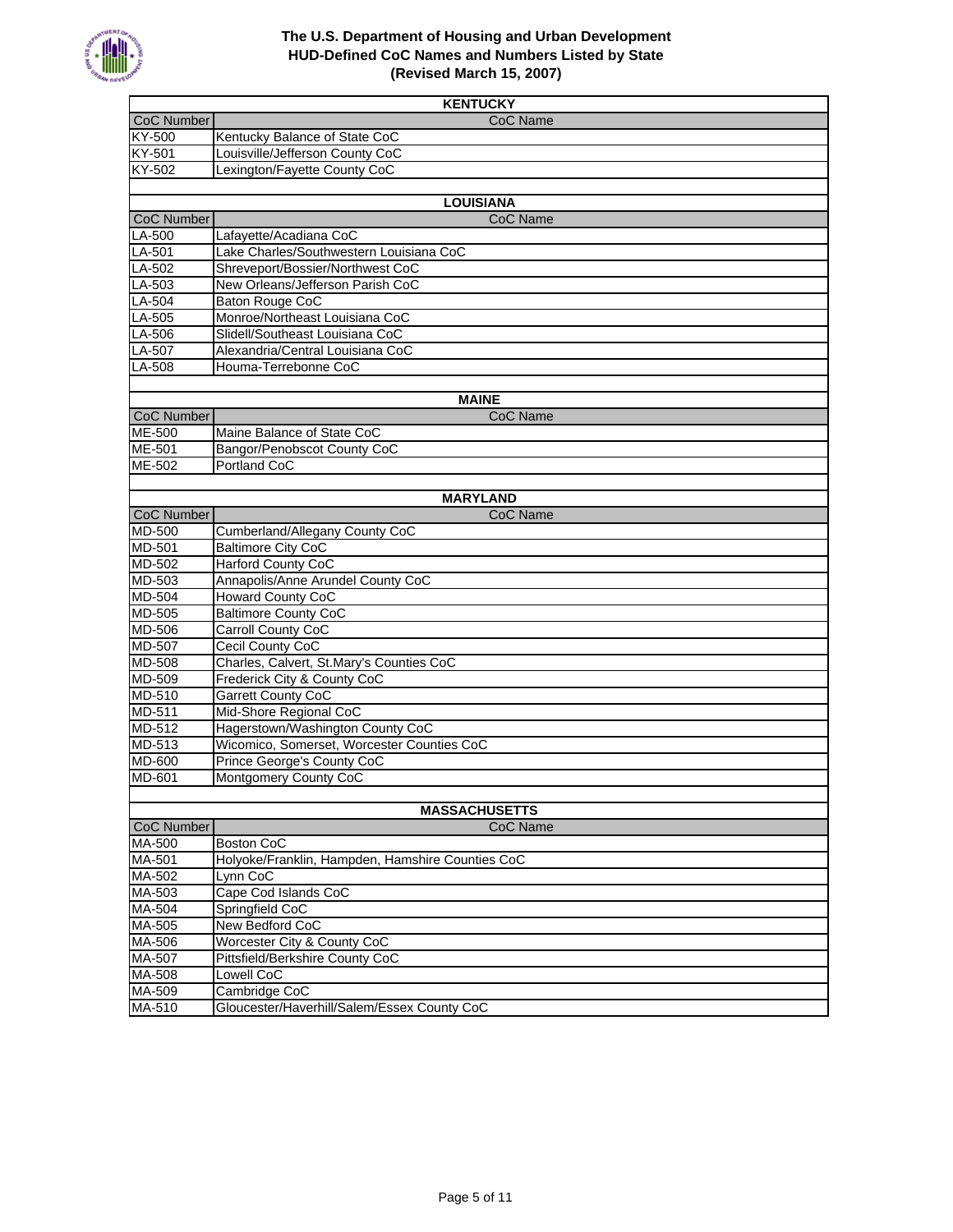

| $MA-511$                   | Quincy/Weymouth CoC                           |
|----------------------------|-----------------------------------------------|
| MA-512                     | Lawrence CoC                                  |
| MA-513                     | Malden/Medford CoC                            |
| MA-514                     | Framingham/Waltham CoC                        |
| MA-515                     | <b>Fall River CoC</b>                         |
| MA-516                     | Massachusetts Balance of State CoC            |
| MA-517                     | Somerville CoC                                |
| MA-518                     | Brookline/Newton CoC                          |
| MA-519                     | Attleboro/Taunton/Bristol County CoC          |
| MA-520                     | Brockton/Plymouth City & County CoC           |
|                            |                                               |
|                            | <b>MICHIGAN</b>                               |
| CoC Number                 | CoC Name                                      |
| $MI-500$                   | Michigan Balance of State CoC                 |
| MI-501                     | Detroit CoC                                   |
| MI-502                     | Dearborn/Wayne County CoC                     |
| MI-503                     | St. Clair Shores/Warren/Macomb County CoC     |
| MI-504                     | Pontiac/Royal Oak/Oakland County CoC          |
| MI-505                     | Flint/Genesee County CoC                      |
| MI-506                     | Grand Rapids/Wyoming/Kent County CoC          |
| MI-507                     | Portage/Kalamazoo City & County CoC           |
| MI-508                     | Lansing/East Lansing/Ingham County CoC        |
| MI-509                     | Ann Arbor/Washtenaw County CoC                |
| MI-510                     | Saginaw City & County CoC                     |
| MI-511                     | Lenawee County CoC                            |
| MI-512                     | Grand Traverse, Antrim, Leelanau Counties CoC |
| MI-513                     | Marquette, Alger Counties CoC                 |
| MI-514                     | Battle Creek/Calhoun County CoC               |
| MI-515                     | Monroe City & County CoC                      |
| MI-516                     | Norton Shores/Muskegon City & County CoC      |
| MI-517                     | Jackson City & County CoC                     |
| MI-518                     | <b>Livingston County</b>                      |
| MI-519                     | Holland/Ottawa County CoC                     |
| MI-520                     | <b>Hillsdale County</b>                       |
| MI-521                     | Cass County CoC                               |
| MI-522                     | Alpena, losca, Presque Isle/NE Michigan CoC   |
| MI-523                     | Eaton County CoC                              |
|                            |                                               |
|                            | <b>MINNESOTA</b>                              |
| <b>CoC Number</b>          | CoC Name                                      |
| <b>MN-500</b>              | Minneapolis/Hennepin County CoC               |
| MN-501                     | Saint Paul/Ramsey County CoC                  |
| MN-502                     | Rochester/Southeast Minnesota CoC             |
| MN-503                     | Dakota County CoC                             |
| $MN-504$                   | Northeast Minnesota CoC                       |
| MN-505                     | St. Cloud/Central Minnesota CoC               |
| MN-506                     | Northwest Minnesota CoC                       |
| MN-507                     | Coon Rapids/Anoka County CoC                  |
| <b>MN-508</b>              | Moorehead/West Central Minnesota CoC          |
| MN-509                     | Duluth/Saint Louis County CoC                 |
| MN-510                     | Scott, Carver Counties CoC                    |
| MN-511                     | Southwest Minnesota CoC                       |
| MN-512                     | <b>Washington County CoC</b>                  |
|                            |                                               |
| <b>MISSISSIPPI</b>         |                                               |
| <b>CoC Number</b>          | <b>CoC Name</b>                               |
| MS-500                     | Jackson/Rankin, Madison Counties CoC          |
| $\overline{\text{MS-}501}$ | Mississippi Balance of State CoC              |
| MS-503                     | Gulfport/Gulf Coast Regional CoC              |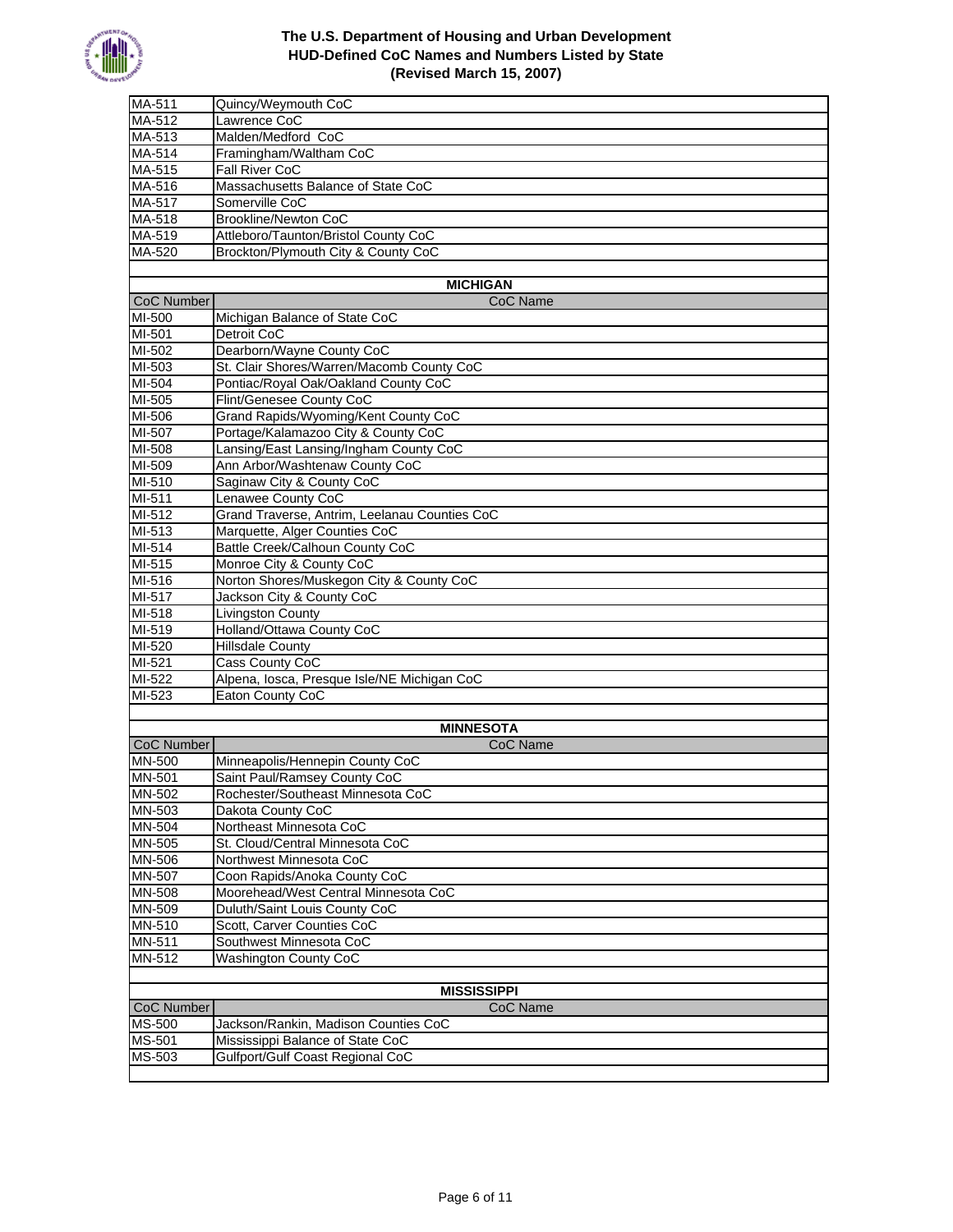

|                                | <b>MISSOURI</b>                                           |  |
|--------------------------------|-----------------------------------------------------------|--|
| <b>CoC Number</b>              | CoC Name                                                  |  |
| MO-500                         | St. Louis County CoC                                      |  |
| MO-501                         | St. Louis City CoC                                        |  |
| MO-502                         | Columbia/Boone County CoC                                 |  |
| MO-503                         | St. Charles, Lincoln, Warren Counties CoC                 |  |
| MO-600                         | Springfield/Greene, Christian, Webster Counties CoC       |  |
| MO-601                         | Clay, Platte Counties CoC                                 |  |
| MO-602                         | Joplin/Jasper, Newton Counties CoC                        |  |
| MO-603                         | St. Joseph/Buchanan, DeKalb Counties CoC                  |  |
| MO-604                         | Kansas City/Independence/ Lee's Summit/Jackson County CoC |  |
| MO-606                         | Missouri Balance of State CoC                             |  |
|                                |                                                           |  |
|                                | <b>MONTANA</b>                                            |  |
| <b>CoC Number</b>              | CoC Name                                                  |  |
| MT-500                         | Montana Statewide CoC                                     |  |
|                                |                                                           |  |
|                                | <b>NEBRASKA</b>                                           |  |
| CoC Number                     | CoC Name                                                  |  |
| <b>NE-500</b>                  | North Central Nebraska CoC                                |  |
| <b>NE-501</b>                  | Omaha/Council Bluffs CoC                                  |  |
| <b>NE-502</b>                  | Lincoln CoC                                               |  |
| <b>NE-503</b>                  | Southwest Nebraska CoC                                    |  |
| <b>NE-504</b>                  | Southeast Nebraska CoC                                    |  |
| <b>NE-505</b>                  | Panhandle of Nebraska CoC                                 |  |
| <b>NE-506</b>                  | Northeast Nebraska CoC                                    |  |
|                                |                                                           |  |
|                                | <b>NEVADA</b>                                             |  |
| <b>CoC Number</b>              | CoC Name                                                  |  |
| <b>NV-500</b>                  | Las Vegas/Clark County CoC                                |  |
| <b>NV-501</b>                  | Reno/Sparks/Washoe County CoC                             |  |
| NV-502                         | Nevada Balance of State CoC                               |  |
|                                |                                                           |  |
|                                | <b>NEW HAMPSHIRE</b>                                      |  |
| <b>CoC Number</b>              | CoC Name                                                  |  |
| <b>NH-500</b>                  | New Hampshire Balance of State CoC                        |  |
| NH-501                         | Manchester CoC                                            |  |
| NH-502                         | Nashua/Hillsborough County CoC                            |  |
|                                |                                                           |  |
|                                | <b>NEW JERSEY</b>                                         |  |
| <b>CoC Number</b>              | CoC Name                                                  |  |
| NJ-500                         | Atlantic City & County CoC                                |  |
| <b>NJ-501</b>                  | Bergen County CoC<br><b>Burlington County CoC</b>         |  |
| <b>NJ-502</b><br><b>NJ-503</b> | Camden City & County CoC                                  |  |
| <b>NJ-504</b>                  | Newark/Essex County CoC                                   |  |
|                                | <b>Gloucester County CoC</b>                              |  |
| <b>NJ-505</b><br><b>NJ-506</b> | Jersey City/Hudson/Bayonne County CoC                     |  |
| <b>NJ-507</b>                  | New Brunswick/Middlesex County CoC                        |  |
| <b>NJ-508</b>                  | Monmouth County CoC                                       |  |
| NJ-509                         | Morris County CoC                                         |  |
| <b>NJ-510</b>                  | Lakewood Township/Ocean County CoC                        |  |
| <b>NJ-511</b>                  | Paterson/Clifton/Passaic City & County CoC                |  |
| <b>NJ-512</b>                  | Salem County CoC                                          |  |
| NJ-513                         | Somerset County CoC                                       |  |
| <b>NJ-514</b>                  | <b>Trenton/Mercer County CoC</b>                          |  |
| <b>NJ-515</b>                  | Elizabeth/Union County CoC                                |  |
| <b>NJ-516</b>                  | <b>Warren County CoC</b>                                  |  |
| <b>NJ-517</b>                  | <b>Hunterdon County</b>                                   |  |
| NJ-518                         | Ocean City/Cape May County CoC                            |  |
| NJ-519                         | <b>Sussex County CoC</b>                                  |  |
| <b>NJ-520</b>                  | Vineland/Bridgeton/Cumberland County CoC                  |  |
|                                |                                                           |  |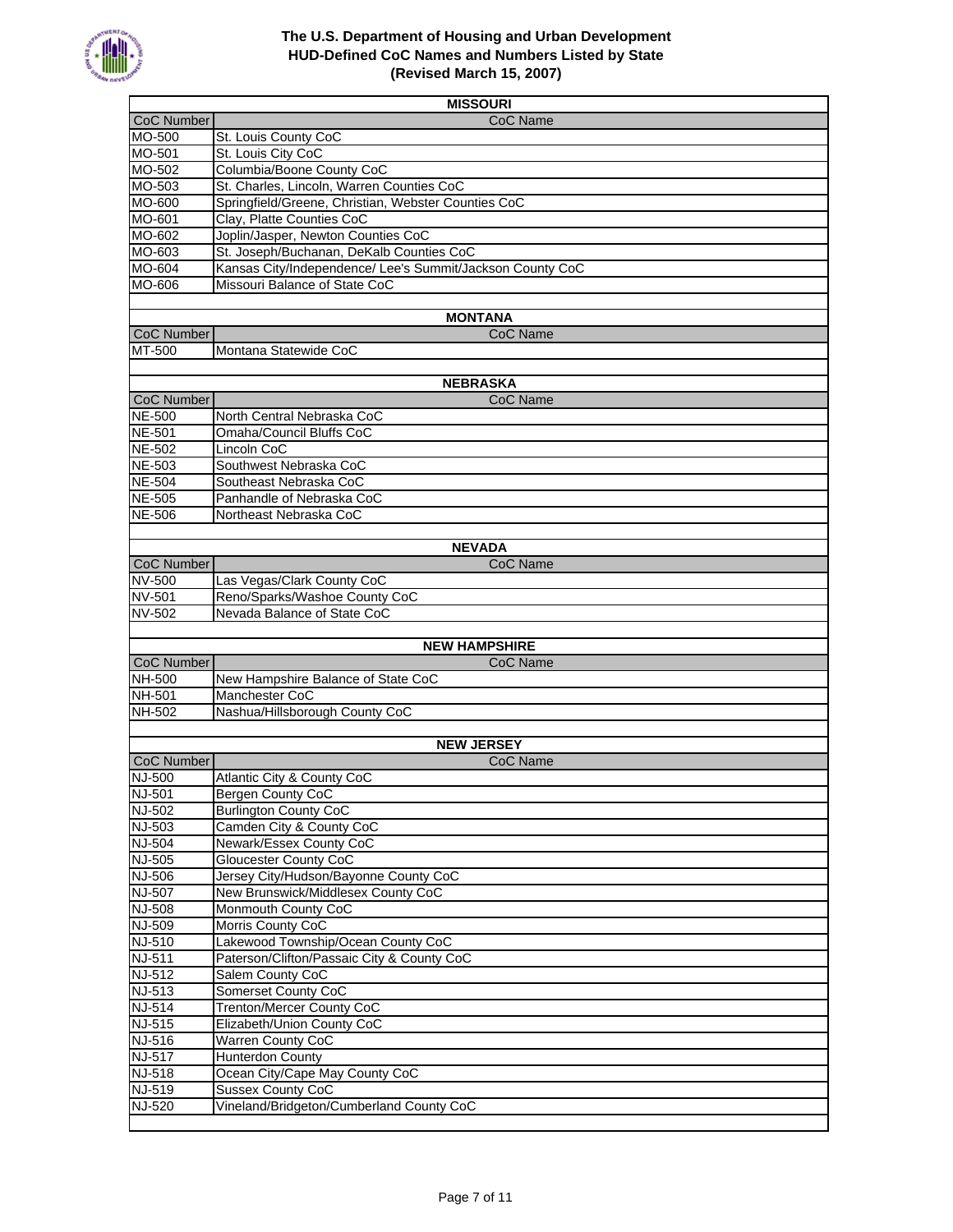

| <b>CoC Number</b><br>CoC Name<br>NM-500<br>Albuquerque CoC<br>NM-501<br>New Mexico Balance of State CoC<br><b>NEW YORK</b><br><b>CoC Number</b><br>CoC Name<br><b>NY-500</b><br>Rochester/Irondequoit/Greece/Monroe County CoC<br>Elmira/Chemung County CoC<br>NY-501<br>Auburn/Cayuga County CoC<br>NY-502<br>NY-503<br>Albany City & County CoC<br>NY-504<br>Cattaraugus County CoC<br>Syracuse/Onondaga County CoC<br><b>NY-505</b><br>Steuben County CoC<br>NY-506<br>Schenectady City & County CoC<br><b>NY-507</b><br>NY-508<br><b>Buffalo/Erie County CoC</b><br>NY-509<br>Allegany County CoC*<br>Ithaca/Tompkins County CoC<br><b>NY-510</b><br>NY-511<br>Binghamton/Union Town/Broome County CoC<br>NY-512<br><b>Troy/Rensselaer County CoC</b><br>NY-513<br><b>Wayne County CoC</b><br><b>NY-514</b><br>Jamestown/Dunkirk/Chautauqua County CoC<br>NY-516<br><b>Clinton County CoC</b><br><b>NY-517</b><br><b>Orleans County CoC</b><br>Utica/Rome/Oneida County CoC<br>NY-518<br>NY-519<br>Columbia/Greene County CoC<br><b>Franklin County CoC</b><br>NY-520<br>Madison County CoC*<br><b>NY-521</b><br>Jefferson, Lewis, St. Lawrence Counties CoC<br><b>NY-522</b><br>NY-523<br>Saratoga CoC<br>Niagara Falls/Niagara County CoC<br>NY-524<br>NY-525<br>Seneca County<br>New York City CoC<br>NY-600<br>Poughkeepsie/Dutchess County CoC<br>NY-601<br>Newburgh/Middletown/Orange County CoC<br>NY-602<br>Islip/Babylon/Huntington/Suffolk County CoC<br>NY-603<br><b>NY-604</b><br>Yonkers/Mount Vernon/New Rochelle/Westchester County CoC<br>NY-605<br>Nassau County CoC<br><b>Rockland County CoC</b><br>NY-606<br>NY-607<br><b>Sullivan County CoC</b><br>NY-608<br>Kingston/Ulster County CoC<br><b>NY-609</b><br><b>Putnam County CoC</b><br><b>NORTH CAROLINA</b><br><b>CoC Number</b><br>CoC Name<br>Winston Salem/Forsyth County CoC<br><b>NC-500</b><br><b>NC-501</b><br>Asheville/Buncombe County CoC<br>Durham City & County CoC<br><b>NC-502</b><br>North Carolina Balance of State CoC<br><b>NC-503</b><br><b>NC-504</b><br>Greensboro/High Point CoC<br><b>NC-505</b><br>Charlotte/Mecklenburg County CoC<br>Wilmington/Brunswick, New Hanover, Pender Counties CoC<br><b>NC-506</b><br>Raleigh/Wake County CoC<br><b>NC-507</b><br>Anson, Moore, Montgomery, Richmond Counties CoC<br><b>NC-508</b><br><b>NC-509</b><br>Gastonia/Cleveland, Gaston, Lincoln Counties CoC<br>Fayetteville/Cumberland County CoC<br><b>NC-511</b><br>Chapel Hill/Orange County CoC<br><b>NC-513</b><br><b>NC-515</b><br>Greenville/Pitt County CoC<br><b>NC-516</b><br>Northwest North Carolina CoC<br>Concord/Davidson County/Piedmont CoC<br><b>NC-526</b> | <b>NEW MEXICO</b> |  |
|---------------------------------------------------------------------------------------------------------------------------------------------------------------------------------------------------------------------------------------------------------------------------------------------------------------------------------------------------------------------------------------------------------------------------------------------------------------------------------------------------------------------------------------------------------------------------------------------------------------------------------------------------------------------------------------------------------------------------------------------------------------------------------------------------------------------------------------------------------------------------------------------------------------------------------------------------------------------------------------------------------------------------------------------------------------------------------------------------------------------------------------------------------------------------------------------------------------------------------------------------------------------------------------------------------------------------------------------------------------------------------------------------------------------------------------------------------------------------------------------------------------------------------------------------------------------------------------------------------------------------------------------------------------------------------------------------------------------------------------------------------------------------------------------------------------------------------------------------------------------------------------------------------------------------------------------------------------------------------------------------------------------------------------------------------------------------------------------------------------------------------------------------------------------------------------------------------------------------------------------------------------------------------------------------------------------------------------------------------------------------------------------------------------------------------------------------------------------------------------------------------------------------------------------------------------------------------------------------------------------------------------------------------------------------|-------------------|--|
|                                                                                                                                                                                                                                                                                                                                                                                                                                                                                                                                                                                                                                                                                                                                                                                                                                                                                                                                                                                                                                                                                                                                                                                                                                                                                                                                                                                                                                                                                                                                                                                                                                                                                                                                                                                                                                                                                                                                                                                                                                                                                                                                                                                                                                                                                                                                                                                                                                                                                                                                                                                                                                                                           |                   |  |
|                                                                                                                                                                                                                                                                                                                                                                                                                                                                                                                                                                                                                                                                                                                                                                                                                                                                                                                                                                                                                                                                                                                                                                                                                                                                                                                                                                                                                                                                                                                                                                                                                                                                                                                                                                                                                                                                                                                                                                                                                                                                                                                                                                                                                                                                                                                                                                                                                                                                                                                                                                                                                                                                           |                   |  |
|                                                                                                                                                                                                                                                                                                                                                                                                                                                                                                                                                                                                                                                                                                                                                                                                                                                                                                                                                                                                                                                                                                                                                                                                                                                                                                                                                                                                                                                                                                                                                                                                                                                                                                                                                                                                                                                                                                                                                                                                                                                                                                                                                                                                                                                                                                                                                                                                                                                                                                                                                                                                                                                                           |                   |  |
|                                                                                                                                                                                                                                                                                                                                                                                                                                                                                                                                                                                                                                                                                                                                                                                                                                                                                                                                                                                                                                                                                                                                                                                                                                                                                                                                                                                                                                                                                                                                                                                                                                                                                                                                                                                                                                                                                                                                                                                                                                                                                                                                                                                                                                                                                                                                                                                                                                                                                                                                                                                                                                                                           |                   |  |
|                                                                                                                                                                                                                                                                                                                                                                                                                                                                                                                                                                                                                                                                                                                                                                                                                                                                                                                                                                                                                                                                                                                                                                                                                                                                                                                                                                                                                                                                                                                                                                                                                                                                                                                                                                                                                                                                                                                                                                                                                                                                                                                                                                                                                                                                                                                                                                                                                                                                                                                                                                                                                                                                           |                   |  |
|                                                                                                                                                                                                                                                                                                                                                                                                                                                                                                                                                                                                                                                                                                                                                                                                                                                                                                                                                                                                                                                                                                                                                                                                                                                                                                                                                                                                                                                                                                                                                                                                                                                                                                                                                                                                                                                                                                                                                                                                                                                                                                                                                                                                                                                                                                                                                                                                                                                                                                                                                                                                                                                                           |                   |  |
|                                                                                                                                                                                                                                                                                                                                                                                                                                                                                                                                                                                                                                                                                                                                                                                                                                                                                                                                                                                                                                                                                                                                                                                                                                                                                                                                                                                                                                                                                                                                                                                                                                                                                                                                                                                                                                                                                                                                                                                                                                                                                                                                                                                                                                                                                                                                                                                                                                                                                                                                                                                                                                                                           |                   |  |
|                                                                                                                                                                                                                                                                                                                                                                                                                                                                                                                                                                                                                                                                                                                                                                                                                                                                                                                                                                                                                                                                                                                                                                                                                                                                                                                                                                                                                                                                                                                                                                                                                                                                                                                                                                                                                                                                                                                                                                                                                                                                                                                                                                                                                                                                                                                                                                                                                                                                                                                                                                                                                                                                           |                   |  |
|                                                                                                                                                                                                                                                                                                                                                                                                                                                                                                                                                                                                                                                                                                                                                                                                                                                                                                                                                                                                                                                                                                                                                                                                                                                                                                                                                                                                                                                                                                                                                                                                                                                                                                                                                                                                                                                                                                                                                                                                                                                                                                                                                                                                                                                                                                                                                                                                                                                                                                                                                                                                                                                                           |                   |  |
|                                                                                                                                                                                                                                                                                                                                                                                                                                                                                                                                                                                                                                                                                                                                                                                                                                                                                                                                                                                                                                                                                                                                                                                                                                                                                                                                                                                                                                                                                                                                                                                                                                                                                                                                                                                                                                                                                                                                                                                                                                                                                                                                                                                                                                                                                                                                                                                                                                                                                                                                                                                                                                                                           |                   |  |
|                                                                                                                                                                                                                                                                                                                                                                                                                                                                                                                                                                                                                                                                                                                                                                                                                                                                                                                                                                                                                                                                                                                                                                                                                                                                                                                                                                                                                                                                                                                                                                                                                                                                                                                                                                                                                                                                                                                                                                                                                                                                                                                                                                                                                                                                                                                                                                                                                                                                                                                                                                                                                                                                           |                   |  |
|                                                                                                                                                                                                                                                                                                                                                                                                                                                                                                                                                                                                                                                                                                                                                                                                                                                                                                                                                                                                                                                                                                                                                                                                                                                                                                                                                                                                                                                                                                                                                                                                                                                                                                                                                                                                                                                                                                                                                                                                                                                                                                                                                                                                                                                                                                                                                                                                                                                                                                                                                                                                                                                                           |                   |  |
|                                                                                                                                                                                                                                                                                                                                                                                                                                                                                                                                                                                                                                                                                                                                                                                                                                                                                                                                                                                                                                                                                                                                                                                                                                                                                                                                                                                                                                                                                                                                                                                                                                                                                                                                                                                                                                                                                                                                                                                                                                                                                                                                                                                                                                                                                                                                                                                                                                                                                                                                                                                                                                                                           |                   |  |
|                                                                                                                                                                                                                                                                                                                                                                                                                                                                                                                                                                                                                                                                                                                                                                                                                                                                                                                                                                                                                                                                                                                                                                                                                                                                                                                                                                                                                                                                                                                                                                                                                                                                                                                                                                                                                                                                                                                                                                                                                                                                                                                                                                                                                                                                                                                                                                                                                                                                                                                                                                                                                                                                           |                   |  |
|                                                                                                                                                                                                                                                                                                                                                                                                                                                                                                                                                                                                                                                                                                                                                                                                                                                                                                                                                                                                                                                                                                                                                                                                                                                                                                                                                                                                                                                                                                                                                                                                                                                                                                                                                                                                                                                                                                                                                                                                                                                                                                                                                                                                                                                                                                                                                                                                                                                                                                                                                                                                                                                                           |                   |  |
|                                                                                                                                                                                                                                                                                                                                                                                                                                                                                                                                                                                                                                                                                                                                                                                                                                                                                                                                                                                                                                                                                                                                                                                                                                                                                                                                                                                                                                                                                                                                                                                                                                                                                                                                                                                                                                                                                                                                                                                                                                                                                                                                                                                                                                                                                                                                                                                                                                                                                                                                                                                                                                                                           |                   |  |
|                                                                                                                                                                                                                                                                                                                                                                                                                                                                                                                                                                                                                                                                                                                                                                                                                                                                                                                                                                                                                                                                                                                                                                                                                                                                                                                                                                                                                                                                                                                                                                                                                                                                                                                                                                                                                                                                                                                                                                                                                                                                                                                                                                                                                                                                                                                                                                                                                                                                                                                                                                                                                                                                           |                   |  |
|                                                                                                                                                                                                                                                                                                                                                                                                                                                                                                                                                                                                                                                                                                                                                                                                                                                                                                                                                                                                                                                                                                                                                                                                                                                                                                                                                                                                                                                                                                                                                                                                                                                                                                                                                                                                                                                                                                                                                                                                                                                                                                                                                                                                                                                                                                                                                                                                                                                                                                                                                                                                                                                                           |                   |  |
|                                                                                                                                                                                                                                                                                                                                                                                                                                                                                                                                                                                                                                                                                                                                                                                                                                                                                                                                                                                                                                                                                                                                                                                                                                                                                                                                                                                                                                                                                                                                                                                                                                                                                                                                                                                                                                                                                                                                                                                                                                                                                                                                                                                                                                                                                                                                                                                                                                                                                                                                                                                                                                                                           |                   |  |
|                                                                                                                                                                                                                                                                                                                                                                                                                                                                                                                                                                                                                                                                                                                                                                                                                                                                                                                                                                                                                                                                                                                                                                                                                                                                                                                                                                                                                                                                                                                                                                                                                                                                                                                                                                                                                                                                                                                                                                                                                                                                                                                                                                                                                                                                                                                                                                                                                                                                                                                                                                                                                                                                           |                   |  |
|                                                                                                                                                                                                                                                                                                                                                                                                                                                                                                                                                                                                                                                                                                                                                                                                                                                                                                                                                                                                                                                                                                                                                                                                                                                                                                                                                                                                                                                                                                                                                                                                                                                                                                                                                                                                                                                                                                                                                                                                                                                                                                                                                                                                                                                                                                                                                                                                                                                                                                                                                                                                                                                                           |                   |  |
|                                                                                                                                                                                                                                                                                                                                                                                                                                                                                                                                                                                                                                                                                                                                                                                                                                                                                                                                                                                                                                                                                                                                                                                                                                                                                                                                                                                                                                                                                                                                                                                                                                                                                                                                                                                                                                                                                                                                                                                                                                                                                                                                                                                                                                                                                                                                                                                                                                                                                                                                                                                                                                                                           |                   |  |
|                                                                                                                                                                                                                                                                                                                                                                                                                                                                                                                                                                                                                                                                                                                                                                                                                                                                                                                                                                                                                                                                                                                                                                                                                                                                                                                                                                                                                                                                                                                                                                                                                                                                                                                                                                                                                                                                                                                                                                                                                                                                                                                                                                                                                                                                                                                                                                                                                                                                                                                                                                                                                                                                           |                   |  |
|                                                                                                                                                                                                                                                                                                                                                                                                                                                                                                                                                                                                                                                                                                                                                                                                                                                                                                                                                                                                                                                                                                                                                                                                                                                                                                                                                                                                                                                                                                                                                                                                                                                                                                                                                                                                                                                                                                                                                                                                                                                                                                                                                                                                                                                                                                                                                                                                                                                                                                                                                                                                                                                                           |                   |  |
|                                                                                                                                                                                                                                                                                                                                                                                                                                                                                                                                                                                                                                                                                                                                                                                                                                                                                                                                                                                                                                                                                                                                                                                                                                                                                                                                                                                                                                                                                                                                                                                                                                                                                                                                                                                                                                                                                                                                                                                                                                                                                                                                                                                                                                                                                                                                                                                                                                                                                                                                                                                                                                                                           |                   |  |
|                                                                                                                                                                                                                                                                                                                                                                                                                                                                                                                                                                                                                                                                                                                                                                                                                                                                                                                                                                                                                                                                                                                                                                                                                                                                                                                                                                                                                                                                                                                                                                                                                                                                                                                                                                                                                                                                                                                                                                                                                                                                                                                                                                                                                                                                                                                                                                                                                                                                                                                                                                                                                                                                           |                   |  |
|                                                                                                                                                                                                                                                                                                                                                                                                                                                                                                                                                                                                                                                                                                                                                                                                                                                                                                                                                                                                                                                                                                                                                                                                                                                                                                                                                                                                                                                                                                                                                                                                                                                                                                                                                                                                                                                                                                                                                                                                                                                                                                                                                                                                                                                                                                                                                                                                                                                                                                                                                                                                                                                                           |                   |  |
|                                                                                                                                                                                                                                                                                                                                                                                                                                                                                                                                                                                                                                                                                                                                                                                                                                                                                                                                                                                                                                                                                                                                                                                                                                                                                                                                                                                                                                                                                                                                                                                                                                                                                                                                                                                                                                                                                                                                                                                                                                                                                                                                                                                                                                                                                                                                                                                                                                                                                                                                                                                                                                                                           |                   |  |
|                                                                                                                                                                                                                                                                                                                                                                                                                                                                                                                                                                                                                                                                                                                                                                                                                                                                                                                                                                                                                                                                                                                                                                                                                                                                                                                                                                                                                                                                                                                                                                                                                                                                                                                                                                                                                                                                                                                                                                                                                                                                                                                                                                                                                                                                                                                                                                                                                                                                                                                                                                                                                                                                           |                   |  |
|                                                                                                                                                                                                                                                                                                                                                                                                                                                                                                                                                                                                                                                                                                                                                                                                                                                                                                                                                                                                                                                                                                                                                                                                                                                                                                                                                                                                                                                                                                                                                                                                                                                                                                                                                                                                                                                                                                                                                                                                                                                                                                                                                                                                                                                                                                                                                                                                                                                                                                                                                                                                                                                                           |                   |  |
|                                                                                                                                                                                                                                                                                                                                                                                                                                                                                                                                                                                                                                                                                                                                                                                                                                                                                                                                                                                                                                                                                                                                                                                                                                                                                                                                                                                                                                                                                                                                                                                                                                                                                                                                                                                                                                                                                                                                                                                                                                                                                                                                                                                                                                                                                                                                                                                                                                                                                                                                                                                                                                                                           |                   |  |
|                                                                                                                                                                                                                                                                                                                                                                                                                                                                                                                                                                                                                                                                                                                                                                                                                                                                                                                                                                                                                                                                                                                                                                                                                                                                                                                                                                                                                                                                                                                                                                                                                                                                                                                                                                                                                                                                                                                                                                                                                                                                                                                                                                                                                                                                                                                                                                                                                                                                                                                                                                                                                                                                           |                   |  |
|                                                                                                                                                                                                                                                                                                                                                                                                                                                                                                                                                                                                                                                                                                                                                                                                                                                                                                                                                                                                                                                                                                                                                                                                                                                                                                                                                                                                                                                                                                                                                                                                                                                                                                                                                                                                                                                                                                                                                                                                                                                                                                                                                                                                                                                                                                                                                                                                                                                                                                                                                                                                                                                                           |                   |  |
|                                                                                                                                                                                                                                                                                                                                                                                                                                                                                                                                                                                                                                                                                                                                                                                                                                                                                                                                                                                                                                                                                                                                                                                                                                                                                                                                                                                                                                                                                                                                                                                                                                                                                                                                                                                                                                                                                                                                                                                                                                                                                                                                                                                                                                                                                                                                                                                                                                                                                                                                                                                                                                                                           |                   |  |
|                                                                                                                                                                                                                                                                                                                                                                                                                                                                                                                                                                                                                                                                                                                                                                                                                                                                                                                                                                                                                                                                                                                                                                                                                                                                                                                                                                                                                                                                                                                                                                                                                                                                                                                                                                                                                                                                                                                                                                                                                                                                                                                                                                                                                                                                                                                                                                                                                                                                                                                                                                                                                                                                           |                   |  |
|                                                                                                                                                                                                                                                                                                                                                                                                                                                                                                                                                                                                                                                                                                                                                                                                                                                                                                                                                                                                                                                                                                                                                                                                                                                                                                                                                                                                                                                                                                                                                                                                                                                                                                                                                                                                                                                                                                                                                                                                                                                                                                                                                                                                                                                                                                                                                                                                                                                                                                                                                                                                                                                                           |                   |  |
|                                                                                                                                                                                                                                                                                                                                                                                                                                                                                                                                                                                                                                                                                                                                                                                                                                                                                                                                                                                                                                                                                                                                                                                                                                                                                                                                                                                                                                                                                                                                                                                                                                                                                                                                                                                                                                                                                                                                                                                                                                                                                                                                                                                                                                                                                                                                                                                                                                                                                                                                                                                                                                                                           |                   |  |
|                                                                                                                                                                                                                                                                                                                                                                                                                                                                                                                                                                                                                                                                                                                                                                                                                                                                                                                                                                                                                                                                                                                                                                                                                                                                                                                                                                                                                                                                                                                                                                                                                                                                                                                                                                                                                                                                                                                                                                                                                                                                                                                                                                                                                                                                                                                                                                                                                                                                                                                                                                                                                                                                           |                   |  |
|                                                                                                                                                                                                                                                                                                                                                                                                                                                                                                                                                                                                                                                                                                                                                                                                                                                                                                                                                                                                                                                                                                                                                                                                                                                                                                                                                                                                                                                                                                                                                                                                                                                                                                                                                                                                                                                                                                                                                                                                                                                                                                                                                                                                                                                                                                                                                                                                                                                                                                                                                                                                                                                                           |                   |  |
|                                                                                                                                                                                                                                                                                                                                                                                                                                                                                                                                                                                                                                                                                                                                                                                                                                                                                                                                                                                                                                                                                                                                                                                                                                                                                                                                                                                                                                                                                                                                                                                                                                                                                                                                                                                                                                                                                                                                                                                                                                                                                                                                                                                                                                                                                                                                                                                                                                                                                                                                                                                                                                                                           |                   |  |
|                                                                                                                                                                                                                                                                                                                                                                                                                                                                                                                                                                                                                                                                                                                                                                                                                                                                                                                                                                                                                                                                                                                                                                                                                                                                                                                                                                                                                                                                                                                                                                                                                                                                                                                                                                                                                                                                                                                                                                                                                                                                                                                                                                                                                                                                                                                                                                                                                                                                                                                                                                                                                                                                           |                   |  |
|                                                                                                                                                                                                                                                                                                                                                                                                                                                                                                                                                                                                                                                                                                                                                                                                                                                                                                                                                                                                                                                                                                                                                                                                                                                                                                                                                                                                                                                                                                                                                                                                                                                                                                                                                                                                                                                                                                                                                                                                                                                                                                                                                                                                                                                                                                                                                                                                                                                                                                                                                                                                                                                                           |                   |  |
|                                                                                                                                                                                                                                                                                                                                                                                                                                                                                                                                                                                                                                                                                                                                                                                                                                                                                                                                                                                                                                                                                                                                                                                                                                                                                                                                                                                                                                                                                                                                                                                                                                                                                                                                                                                                                                                                                                                                                                                                                                                                                                                                                                                                                                                                                                                                                                                                                                                                                                                                                                                                                                                                           |                   |  |
|                                                                                                                                                                                                                                                                                                                                                                                                                                                                                                                                                                                                                                                                                                                                                                                                                                                                                                                                                                                                                                                                                                                                                                                                                                                                                                                                                                                                                                                                                                                                                                                                                                                                                                                                                                                                                                                                                                                                                                                                                                                                                                                                                                                                                                                                                                                                                                                                                                                                                                                                                                                                                                                                           |                   |  |
|                                                                                                                                                                                                                                                                                                                                                                                                                                                                                                                                                                                                                                                                                                                                                                                                                                                                                                                                                                                                                                                                                                                                                                                                                                                                                                                                                                                                                                                                                                                                                                                                                                                                                                                                                                                                                                                                                                                                                                                                                                                                                                                                                                                                                                                                                                                                                                                                                                                                                                                                                                                                                                                                           |                   |  |
|                                                                                                                                                                                                                                                                                                                                                                                                                                                                                                                                                                                                                                                                                                                                                                                                                                                                                                                                                                                                                                                                                                                                                                                                                                                                                                                                                                                                                                                                                                                                                                                                                                                                                                                                                                                                                                                                                                                                                                                                                                                                                                                                                                                                                                                                                                                                                                                                                                                                                                                                                                                                                                                                           |                   |  |
|                                                                                                                                                                                                                                                                                                                                                                                                                                                                                                                                                                                                                                                                                                                                                                                                                                                                                                                                                                                                                                                                                                                                                                                                                                                                                                                                                                                                                                                                                                                                                                                                                                                                                                                                                                                                                                                                                                                                                                                                                                                                                                                                                                                                                                                                                                                                                                                                                                                                                                                                                                                                                                                                           |                   |  |
|                                                                                                                                                                                                                                                                                                                                                                                                                                                                                                                                                                                                                                                                                                                                                                                                                                                                                                                                                                                                                                                                                                                                                                                                                                                                                                                                                                                                                                                                                                                                                                                                                                                                                                                                                                                                                                                                                                                                                                                                                                                                                                                                                                                                                                                                                                                                                                                                                                                                                                                                                                                                                                                                           |                   |  |
|                                                                                                                                                                                                                                                                                                                                                                                                                                                                                                                                                                                                                                                                                                                                                                                                                                                                                                                                                                                                                                                                                                                                                                                                                                                                                                                                                                                                                                                                                                                                                                                                                                                                                                                                                                                                                                                                                                                                                                                                                                                                                                                                                                                                                                                                                                                                                                                                                                                                                                                                                                                                                                                                           |                   |  |
|                                                                                                                                                                                                                                                                                                                                                                                                                                                                                                                                                                                                                                                                                                                                                                                                                                                                                                                                                                                                                                                                                                                                                                                                                                                                                                                                                                                                                                                                                                                                                                                                                                                                                                                                                                                                                                                                                                                                                                                                                                                                                                                                                                                                                                                                                                                                                                                                                                                                                                                                                                                                                                                                           |                   |  |
|                                                                                                                                                                                                                                                                                                                                                                                                                                                                                                                                                                                                                                                                                                                                                                                                                                                                                                                                                                                                                                                                                                                                                                                                                                                                                                                                                                                                                                                                                                                                                                                                                                                                                                                                                                                                                                                                                                                                                                                                                                                                                                                                                                                                                                                                                                                                                                                                                                                                                                                                                                                                                                                                           |                   |  |
|                                                                                                                                                                                                                                                                                                                                                                                                                                                                                                                                                                                                                                                                                                                                                                                                                                                                                                                                                                                                                                                                                                                                                                                                                                                                                                                                                                                                                                                                                                                                                                                                                                                                                                                                                                                                                                                                                                                                                                                                                                                                                                                                                                                                                                                                                                                                                                                                                                                                                                                                                                                                                                                                           |                   |  |
|                                                                                                                                                                                                                                                                                                                                                                                                                                                                                                                                                                                                                                                                                                                                                                                                                                                                                                                                                                                                                                                                                                                                                                                                                                                                                                                                                                                                                                                                                                                                                                                                                                                                                                                                                                                                                                                                                                                                                                                                                                                                                                                                                                                                                                                                                                                                                                                                                                                                                                                                                                                                                                                                           |                   |  |
|                                                                                                                                                                                                                                                                                                                                                                                                                                                                                                                                                                                                                                                                                                                                                                                                                                                                                                                                                                                                                                                                                                                                                                                                                                                                                                                                                                                                                                                                                                                                                                                                                                                                                                                                                                                                                                                                                                                                                                                                                                                                                                                                                                                                                                                                                                                                                                                                                                                                                                                                                                                                                                                                           |                   |  |
|                                                                                                                                                                                                                                                                                                                                                                                                                                                                                                                                                                                                                                                                                                                                                                                                                                                                                                                                                                                                                                                                                                                                                                                                                                                                                                                                                                                                                                                                                                                                                                                                                                                                                                                                                                                                                                                                                                                                                                                                                                                                                                                                                                                                                                                                                                                                                                                                                                                                                                                                                                                                                                                                           |                   |  |
|                                                                                                                                                                                                                                                                                                                                                                                                                                                                                                                                                                                                                                                                                                                                                                                                                                                                                                                                                                                                                                                                                                                                                                                                                                                                                                                                                                                                                                                                                                                                                                                                                                                                                                                                                                                                                                                                                                                                                                                                                                                                                                                                                                                                                                                                                                                                                                                                                                                                                                                                                                                                                                                                           |                   |  |
|                                                                                                                                                                                                                                                                                                                                                                                                                                                                                                                                                                                                                                                                                                                                                                                                                                                                                                                                                                                                                                                                                                                                                                                                                                                                                                                                                                                                                                                                                                                                                                                                                                                                                                                                                                                                                                                                                                                                                                                                                                                                                                                                                                                                                                                                                                                                                                                                                                                                                                                                                                                                                                                                           |                   |  |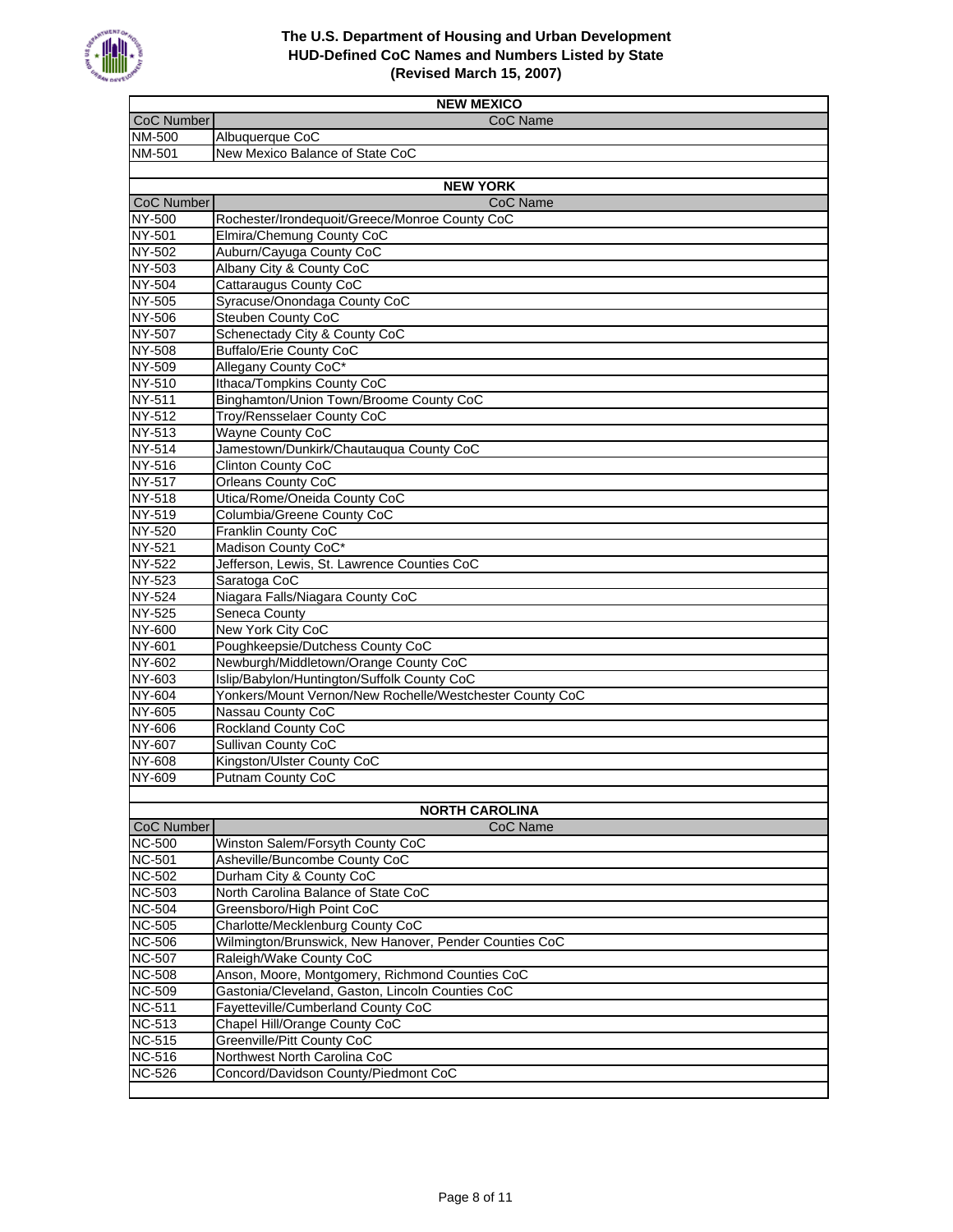

| <b>NORTH DAKOTA</b>     |                                                                    |  |
|-------------------------|--------------------------------------------------------------------|--|
| CoC Number              | CoC Name                                                           |  |
| <b>ND-500</b>           | North Dakota Statewide CoC                                         |  |
|                         |                                                                    |  |
|                         | <b>OHIO</b>                                                        |  |
| CoC Number              | CoC Name                                                           |  |
| <b>OH-500</b>           | Cincinnati/Hamilton County CoC                                     |  |
| OH-501                  | <b>Toledo/Lucas County CoC</b>                                     |  |
| OH-502                  | Cleveland/Cuyahoga County CoC                                      |  |
| OH-503                  | Columbus/Franklin County CoC                                       |  |
| OH-504                  | Youngstown/Mahoning County CoC                                     |  |
| OH-505                  | Dayton/Kettering/Montgomery County CoC                             |  |
| OH-506                  | Akron/Baberton/Summit County CoC                                   |  |
| <b>OH-507</b>           | Ohio Balance of State CoC                                          |  |
| <b>OH-508</b>           | Canton/Massillon/Alliance/Stark County CoC                         |  |
|                         |                                                                    |  |
|                         | <b>OKLAHOMA</b>                                                    |  |
| CoC Number              | CoC Name                                                           |  |
| OK-500                  | North Central Oklahoma CoC                                         |  |
| OK-501                  | Tulsa City & County/Broken Arrow CoC                               |  |
| OK-502                  | Oklahoma City CoC                                                  |  |
| OK-503                  | Oklahoma Balance of State CoC                                      |  |
| OK-504                  | Norman/Cleveland County CoC                                        |  |
| OK-505                  | Northeast Oklahoma CoC                                             |  |
| OK-506<br><b>OK-507</b> | Southwest Oklahoma Regional CoC                                    |  |
|                         | Southeastern Oklahoma Regional CoC                                 |  |
|                         | <b>OREGON</b>                                                      |  |
| CoC Number              | <b>CoC Name</b>                                                    |  |
| OR-500                  | Eugene/Springfield/Lane County CoC                                 |  |
| <b>OR-501</b>           | Portland/Gresham/Multnomah County CoC                              |  |
| <b>OR-502</b>           | Medford/Ashland/Jackson County CoC                                 |  |
| OR-503                  | Central Oregon CoC                                                 |  |
| OR-504                  | Salem/Marion, Polk Counties CoC                                    |  |
| <b>OR-505</b>           | Oregon Balance of State CoC                                        |  |
| OR-506                  | Hillsboro/Beaverton/Washington County CoC                          |  |
| <b>OR-507</b>           | <b>Clackamas County CoC</b>                                        |  |
|                         |                                                                    |  |
|                         | <b>PENNSYLVANIA</b>                                                |  |
| CoC Number              | CoC Name                                                           |  |
| PA-500                  | Philadelphia CoC                                                   |  |
| PA-501                  | Harrisburg/Dauphin County CoC                                      |  |
| PA-502                  | Upper Darby/Chester/Haverford/Delaware County CoC                  |  |
| PA-503                  | Wilkes-Barre/Hazleton/Luzerne County CoC                           |  |
| PA-504                  | Lower Marion/Norristown/Abington/Montgomery County CoC             |  |
| PA-505                  | Chester County CoC                                                 |  |
| PA-506                  | Reading/Berks County CoC                                           |  |
| PA-507                  | Altoona/Central Pennsylvania CoC<br>Scranton/Lackawanna County CoC |  |
| PA-508<br>PA-509        | Allentown/Northeast Pennsylvania CoC                               |  |
| PA-510                  | Lancaster City & County CoC                                        |  |
| PA-511                  | Bristol/Bensalem/Bucks County CoC                                  |  |
| PA-600                  | Pittsburgh/McKeesport/Penn Hills/Allegheny County CoC              |  |
| PA-601                  | Southwest Pennsylvania CoC                                         |  |
| PA-602                  | Northwest Pennsylvania CoC                                         |  |
| PA-603                  | <b>Beaver County CoC</b>                                           |  |
| PA-605                  | Erie City & County CoC                                             |  |
|                         |                                                                    |  |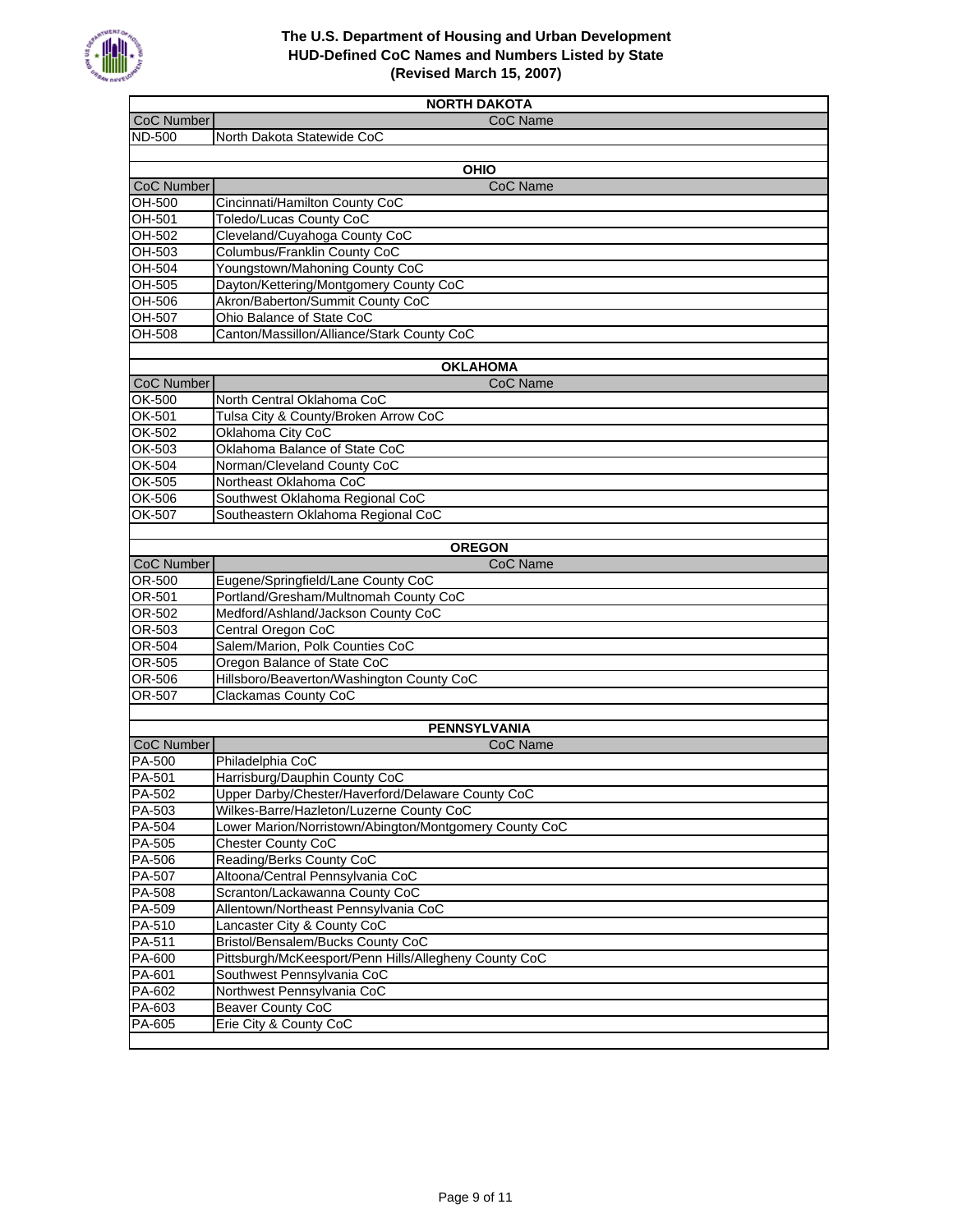

| <b>PUERTO RICO</b> |                                                                  |  |
|--------------------|------------------------------------------------------------------|--|
| <b>CoC Number</b>  | CoC Name                                                         |  |
| <b>PR-501</b>      | San Juan CoC                                                     |  |
| <b>PR-502</b>      | Puerto Rico Balance of Commonwealth CoC                          |  |
| PR-503             | South/Southeast Puerto Rico CoC                                  |  |
| PR-505             | Aguadilla CoC                                                    |  |
|                    |                                                                  |  |
|                    | <b>RHODE ISLAND</b>                                              |  |
| CoC Number         | CoC Name                                                         |  |
| RI-500             | Rhode Island Statewide CoC                                       |  |
|                    |                                                                  |  |
|                    | <b>SOUTH CAROLINA</b>                                            |  |
| CoC Number         | CoC Name                                                         |  |
| SC-500             | Charleston/Low Country CoC                                       |  |
| SC-501             | Greenville/Anderson/Spartanburg Upstate CoC                      |  |
| SC-502             | Columbia Midlands CoC                                            |  |
| SC-503             | Myrtle Beach/Sumter City & County CoC                            |  |
| SC-504             | Florence City & County/Pee Dee CoC                               |  |
|                    |                                                                  |  |
|                    | <b>SOUTH DAKOTA</b>                                              |  |
| CoC Number         | CoC Name                                                         |  |
| SD-500             | South Dakota Statewide CoC                                       |  |
|                    |                                                                  |  |
|                    | <b>TENNESSEE</b>                                                 |  |
| CoC Number         | CoC Name                                                         |  |
| <b>TN-500</b>      | Chattanooga/Southeast Tennessee CoC                              |  |
| <b>TN-501</b>      | Memphis/Shelby County CoC                                        |  |
| <b>TN-502</b>      | Knoxville/Knox County CoC                                        |  |
| <b>TN-503</b>      | Clarksville/Central Tennessee CoC                                |  |
| <b>TN-504</b>      | Nashville/Davidson County CoC                                    |  |
| <b>TN-506</b>      | Oak Ridge/Upper Cumberland CoC                                   |  |
| <b>TN-507</b>      | Jackson/West Tennessee CoC                                       |  |
| TN-509             | Appalachian Regional CoC                                         |  |
| <b>TN-510</b>      | Murfreesboro/Rutherford County CoC                               |  |
|                    |                                                                  |  |
|                    | <b>TEXAS</b>                                                     |  |
| CoC Number         | CoC Name                                                         |  |
| TX-500             | San Antonio/Bexar County CoC<br>Corpus Christi/Nueces County CoC |  |
| TX-501<br>TX-503   | <b>Austin/Travis County CoC</b>                                  |  |
| TX-504             | Dewitt, Lavaca, Victoria Counties CoC                            |  |
| TX-506             | McAllen/Hidalgo County CoC                                       |  |
|                    | Dallas City & County/Irving CoC                                  |  |
| $1X-600$<br>TX-601 | Fort Worth/Arlington/Tarrant County CoC                          |  |
| TX-602             | Houston/Harris County CoC                                        |  |
| TX-603             | El Paso City & County CoC                                        |  |
| TX-604             | Waco/McLennan County CoC                                         |  |
| TX-607             | <b>Texas Balance of State</b>                                    |  |
| TX-608             | Bryan/College Station/Brazos Valley CoC                          |  |
| TX-610             | Denton City & County CoC                                         |  |
| TX-611             | Amarillo CoC                                                     |  |
| TX-612             | Conroe/Montgomery County CoC                                     |  |
| TX-613             | Longview/Marshall Area CoC                                       |  |
| TX-615             | Killeen/Central Texas CoC                                        |  |
| $TX-616$           | Beaumont/Port Arthur/South East Texas CoC                        |  |
| TX-623             | Galveston City & County/Brazoria County CoC                      |  |
|                    |                                                                  |  |
|                    | <b>UTAH</b>                                                      |  |
| CoC Number         | CoC Name                                                         |  |
| UT-500             | Salt Lake City & County CoC                                      |  |
| UT-503             | Utah Balance of State CoC                                        |  |
| UT-504             | Provo/Mountainland CoC                                           |  |
|                    |                                                                  |  |